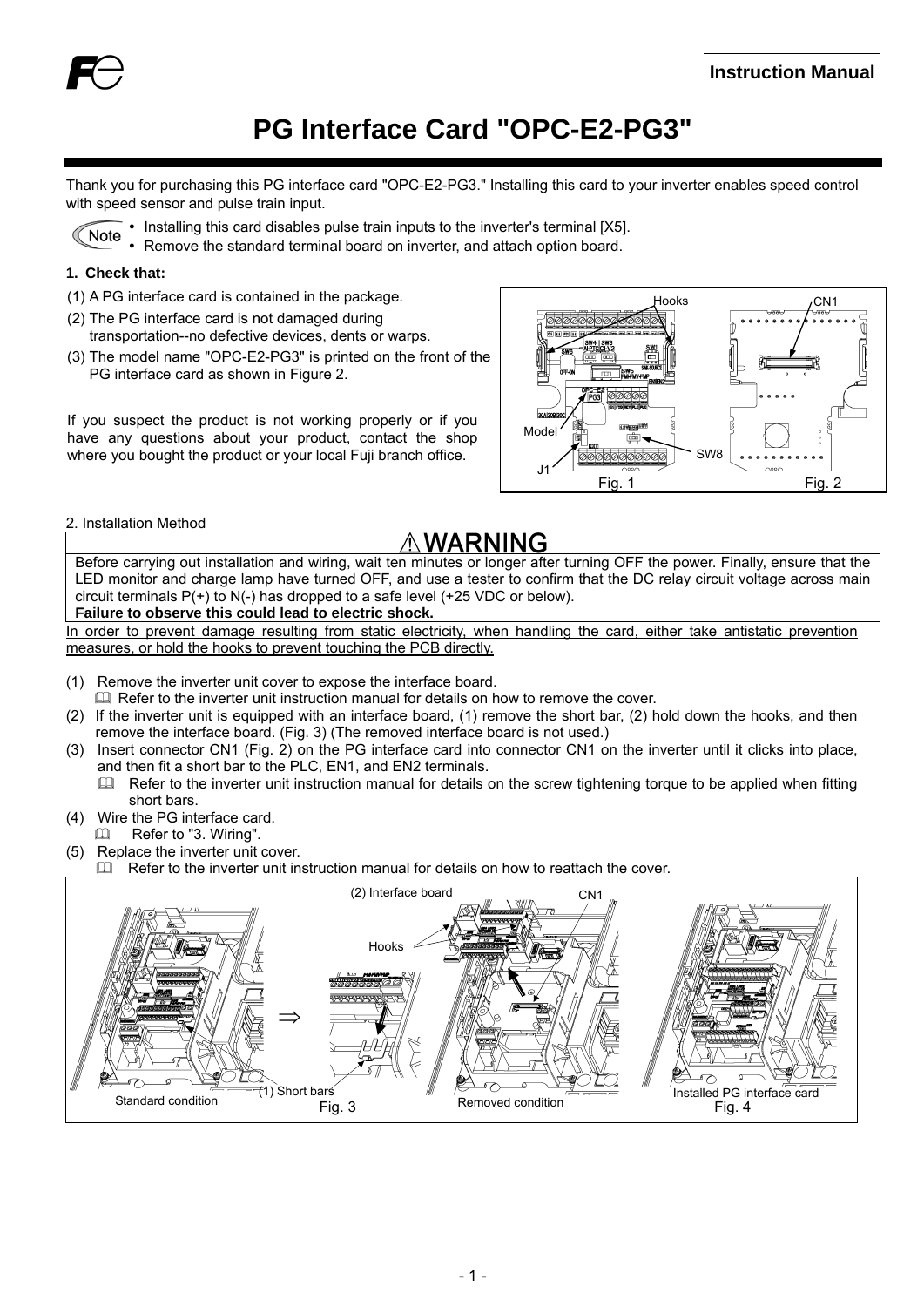# **WARNING**

In general, the covers of the control signal wires are not specifically designed to withstand a high voltage (i.e., reinforced insulation is not applied). Therefore, if a control signal wire comes into direct contact with a live conductor of the main circuit, the insulation of the cover might break down, which would expose the signal wire to a high voltage of the main circuit. Make sure that the control signal wires will not come into contact with live conductors of the main circuit.

**Failure to observe this precaution could cause electric shock or an accident.**

# **CAUTION**

Noise may be emitted from the inverter, motor and wires.

Take appropriate measures to prevent the nearby sensors and devices from malfunctioning due to such noise.

### **An accident could occur.**

Refer to the following connection terminal allocation drawing and terminal specifications when wiring to the PG interface card.



| Table 1 Terminal specifications |               |  |
|---------------------------------|---------------|--|
| Terminal size                   | M2            |  |
| Tightening torque $(N \cdot m)$ | $0.19 + 10\%$ |  |
| Recommended wire size *         | $AWG16 - 24$  |  |
| Stripped wire length (mm)       |               |  |

\* An insulated wire with allowable temperature of 105° (UL compliant product) is recommended.

Note In order to avoid malfunctions caused by noise, wire the PG interface card as far from the main circuit wiring as possible. Secure the PG interface card wiring inside the inverter with cable ties to ensure that there is no direct contact with live parts on the main circuit (e.g., main circuit terminal block).



- 2 -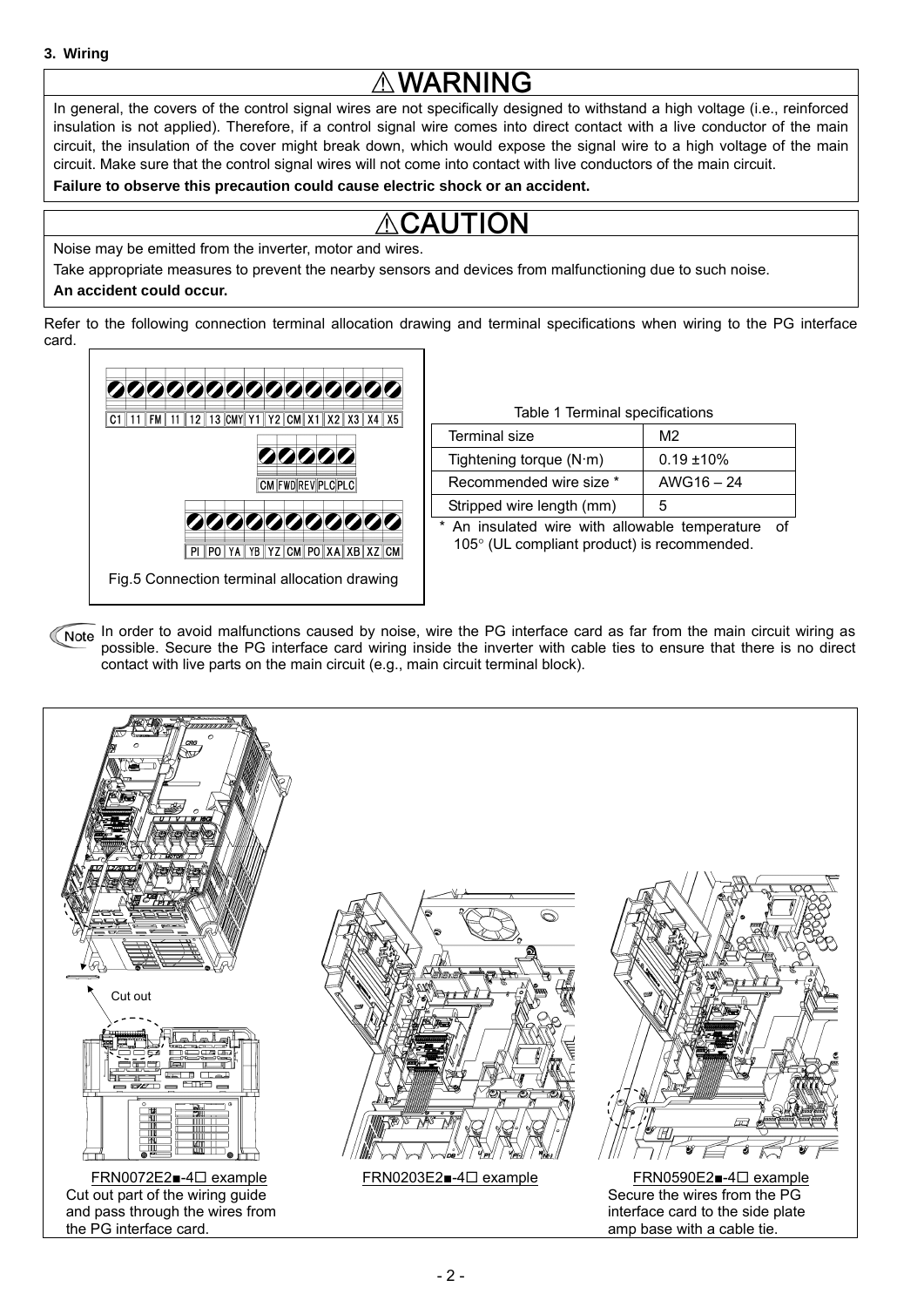#### **4. Specifications**

4-1. Specifications for pulse train inputs

| Item                      | Specifications                                                                                                                  |
|---------------------------|---------------------------------------------------------------------------------------------------------------------------------|
| PG output pulse frequency | 30 kHz max. (Open collector)<br>100 kHz max. (Complementary)                                                                    |
| PG pulse output circuit   | Open collector circuit (Maximum cable length: 20 m)<br>Complementary circuit (Maximum cable length: 100 m/30kHz,<br>20m/100kHz) |
| Input pulse threshold     | High level $\geq$ 5 VDC, Low level $\leq$ 2 VDC                                                                                 |
| PG pulse input current    | 8 mA or less                                                                                                                    |

#### 4-2. Specifications of applicable PG and PG interface card

| <b>Item</b>              | Specifications                                                                                                                  |
|--------------------------|---------------------------------------------------------------------------------------------------------------------------------|
| Encoder pulse resolution | 20 to 3000 P/R, A, B and Z phase pulse trains in incremental format                                                             |
| Pulse output circuit     | Open collector circuit (Maximum cable length: 20 m)<br>Complementary circuit (Maximum cable length: 100 m/30kHz,<br>20m/100kHz) |
| Input power requirements | High level $\geq$ 5 VDC, Low level $\leq$ 2 VDC                                                                                 |
| Pulse output current     | 8 mA or less                                                                                                                    |
| PG power supply*         | 12 VDC $\pm$ 10%, 80 mA or less, or<br>15 VDC $\pm$ 10%, 60 mA or less                                                          |

If a power level required by the PG exceeds 80mA/12V or 60mA/15V, use an external power supply.

#### **5. Terminal Functions**

Table 2 lists terminal specifications.

| Terminal<br>symbol | Name                                     | <b>Functions</b>                                                                                                                                                    |
|--------------------|------------------------------------------|---------------------------------------------------------------------------------------------------------------------------------------------------------------------|
| [P1]               | External power input*1                   | Connects external power supply for the PG.<br>+12 VDC $\pm$ 10% or +15 VDC $\pm$ 10%<br>(Use the power supply which is 150 mA more than PG current<br>consumption.) |
| [PO]               | Power output to the PG*2                 | Connects the PG power input.<br>+12 VDC $\pm$ 10%, 80 mA, or +15 VDC $\pm$ 10%, 60 mA                                                                               |
| [CM]               | PG power common                          | PG power common terminal<br>(equipotent with [CM] terminal of the inverter)                                                                                         |
| [XA]               | A phase pulse input from reference<br>PG | Input terminal for A phase signal fed back from the reference PG                                                                                                    |
| [XB]               | B phase pulse input from reference<br>PG | Input terminal for B phase signal fed back from the reference PG                                                                                                    |
| [XZ]               |                                          | Not used.                                                                                                                                                           |
| [YA]               | A phase pulse input from slave PG        | Input terminal for A phase signal fed back from the slave PG                                                                                                        |
| [YB]               | B phase pulse input from slave PG        | Input terminal for B phase signal fed back from the slave PG                                                                                                        |
| [YZ]               | Z phase pulse input from slave PG        | Input terminal for Z phase signal fed back from the slave PG                                                                                                        |

\*1 Use an external power supply if the PG current consumption exceeds 80mA/12V or 60mA/15V. When using an external power supply, turn the slide switch J1 shown below to the EXT position.

\*2 Turn the internal switch (SW8) to the proper position according to the PG power requirement. The factory default position is "12V."



To move a switch slider, use a tool with a Note narrow tip (e.g., tweezers). Be careful not to touch other electronic parts, etc. If the slider is in an ambiguous position, the circuit is unclear whether it is turned ON or OFF and the digital input remains in an undefined state. Be sure to place the slider so that it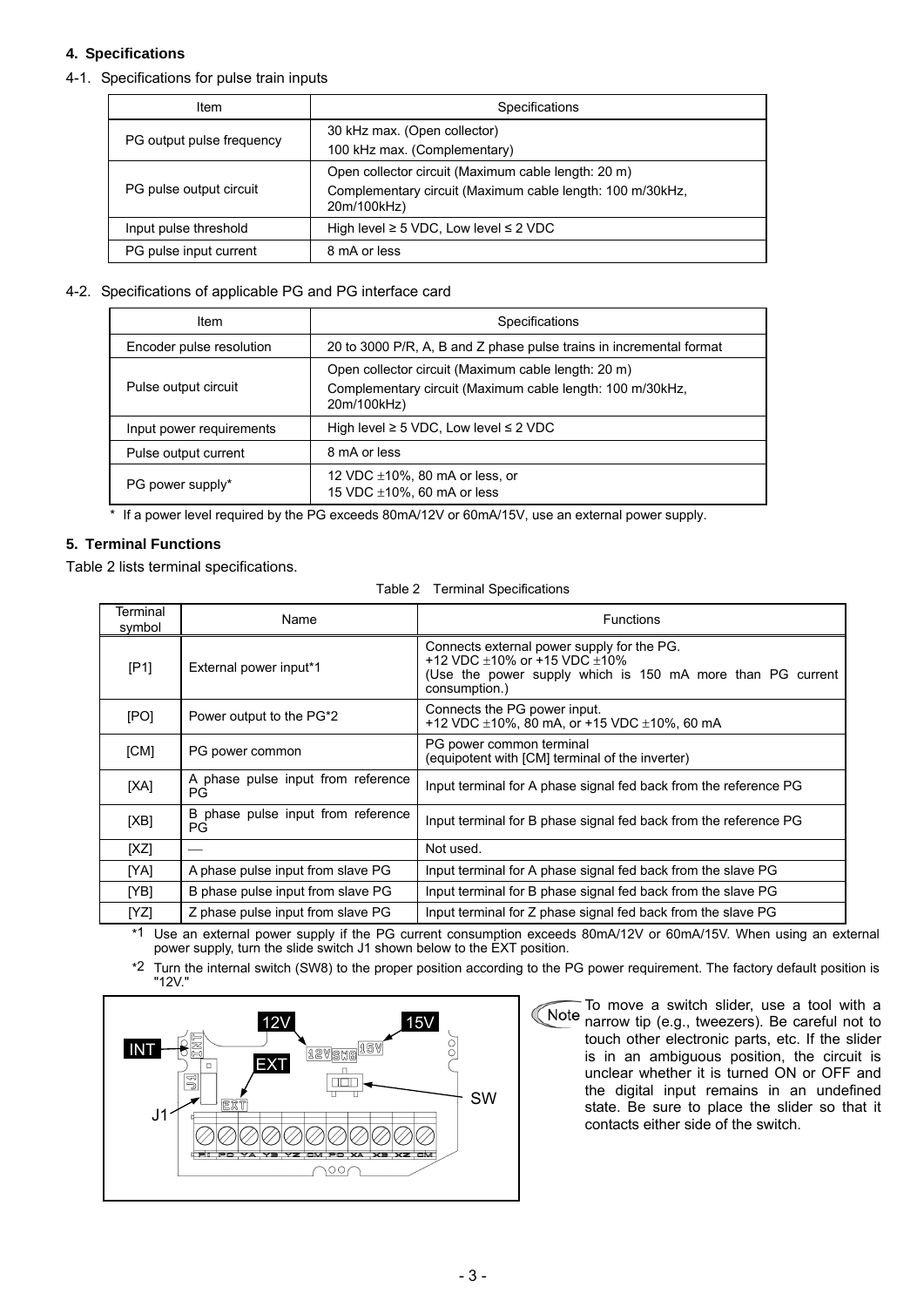#### **6. Drive Control**

For details of PG interface functions available, refer to the inverter User's Manual.

#### 6-1. Pulse train input

This function gives a frequency command to the inverter in pulse train format. Three types of formats are available--pulse train sign/pulse train input, run forward/run reverse pulse train, and 90 degree phase shifted A/B pulse trains. Use [XA] and [XB] terminals for the pulse train frequency command input.

#### 6-1-1. Pulse train input format

Table 3 lists pulse train input formats and operations of this option card.

Table 3 Pulse Train Input Format and Operations

| Pulse input format                          | Operations*                                                                                                                                                                           |
|---------------------------------------------|---------------------------------------------------------------------------------------------------------------------------------------------------------------------------------------|
| Pulse train sign/pulse train<br>input       | Gives the speed command to the inverter, following the pulse input<br>frequency on the [XB] terminal. Switching the terminal [XA]<br>ON/OFF determines polarity of the speed command. |
| Run forward/run reverse                     | Gives the run forward speed command to the inverter, following the<br>pulse input frequency on the [XB] terminal, if any.                                                             |
| pulse train                                 | Gives the run reverse speed command to the inverter, following the<br>pulse input frequency on the [XA] terminal, if any.                                                             |
| 90 degree phase shifted A/B<br>pulse trains | Gives the run forward or run reverse speed command to the<br>inverter, following 90 degree phase shift and frequency information<br>of two pulse inputs on [XA] and [XB] terminals.   |

\* Actual rotation direction of the motor is specified by a combination of the pulse input command polarity and *FWD*/*REV* command in the inverter.

#### 6-1-2. Connection diagram examples

Figure 8 shows the connection diagram example for pulse train input.



Figure 8 Connection Diagrams for Pulse Train Input

- \*1 For wiring between the encoder and the inverter, use a shielded cable. Basically, the shielded layer should be grounded. If any malfunction occurs due to noise, however, connecting the shielded layer to the terminal [CM] may reduce the problem. If the wiring between the encoder and the inverter is long, interference of A- and B-phases may cause encoder signal malfunctions, resulting in abnormal noise or torque pulsation. In such a case, minimizing the wiring length (by reviewing the wiring route) or using a cable with a smaller stray capacitance may reduce the problem.
- \*2 When using the inverter internal power supply, turn the slide switch J1 on the PG interface card to the INT position; when using an external power supply, to the EXT position.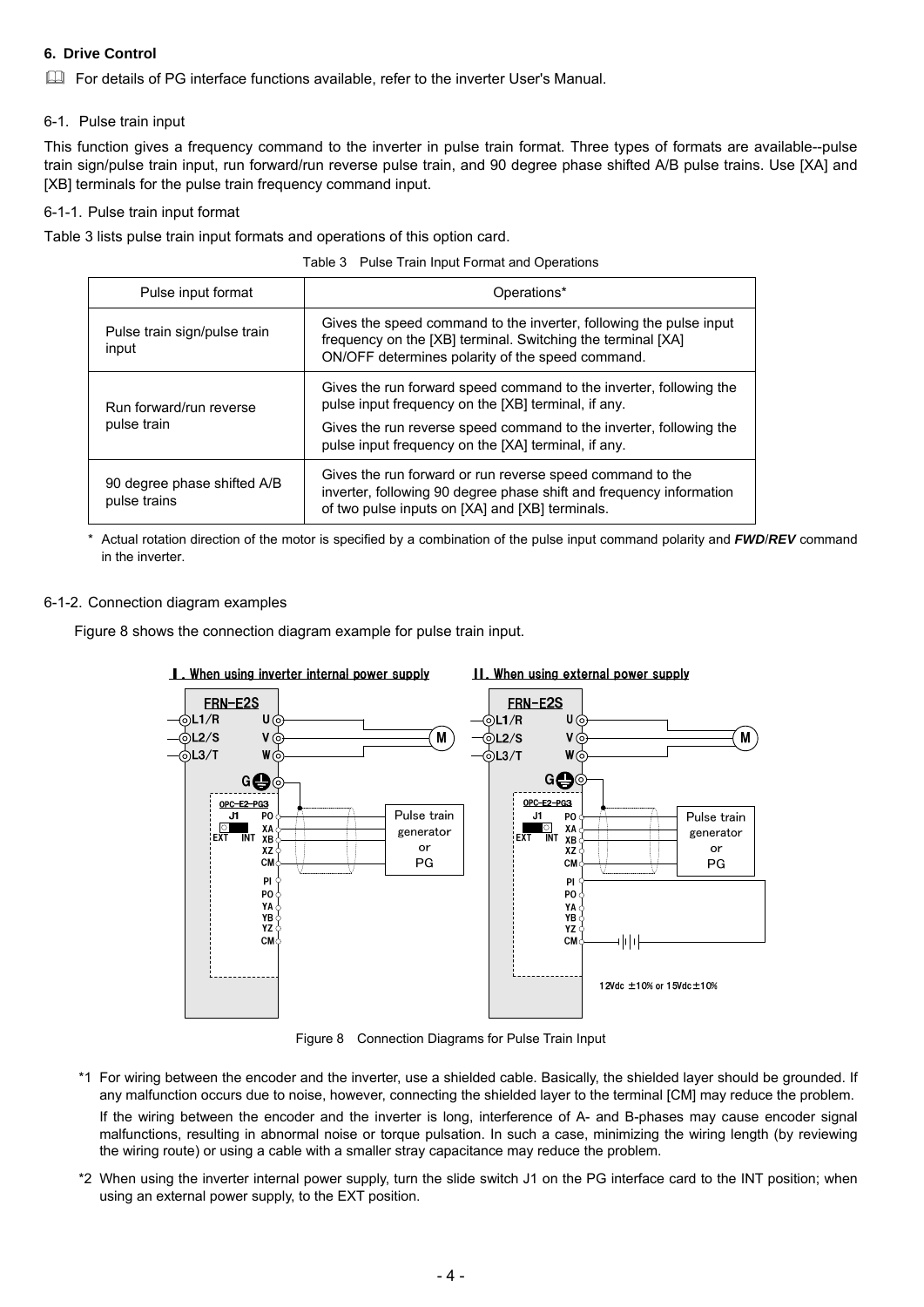#### 6-2. Speed control (Vector control with speed sensor)

The inverter detects the motor's rotational speed from PG feedback signals, decomposes the motor drive current into the exciting and torque current components, and controls each of components in vector. The vector control enables speed control with high accuracy and high response. (A recommended motor for this control is a Fuji VG motor exclusively designed for vector control.)

For settings and adjustments of the vector control, refer to inverter User's Manual.

#### 6-2-1. Control specifications

Table 4 lists the specifications of vector control with speed sensor.

| Table 4 Specifications of Speed Control |
|-----------------------------------------|
|                                         |

|                                   | Item                     | <b>Specifications</b>                                                                                                                                                          | Remarks                                           |
|-----------------------------------|--------------------------|--------------------------------------------------------------------------------------------------------------------------------------------------------------------------------|---------------------------------------------------|
| Control<br>specifications<br>$*1$ | Maximum output frequency | 25 to 200 Hz *2                                                                                                                                                                | When a VG motor<br>(1024 P/R)<br>İS<br>connected. |
|                                   | Speed control range      | Minimum speed: Base speed = $1:1500$<br>(For 4-pole motors: 1 to 1500 r/min)                                                                                                   |                                                   |
|                                   | Speed control accuracy   | Analog setting: ±0.2% or less of maximum frequency<br>(at $25 \pm 10^{\circ}$ C)<br>Digital setting: $\pm 0.01\%$ or less of maximum frequency<br>(at -10 to +50 $^{\circ}$ C) |                                                   |

\*1 Specified values of the motor controllability will greatly vary depending on the pulse resolution, P/R (Pulses/Revolution). The recommended P/R is 1024 or more.

\*2 If the output frequency exceeds 200 Hz, the inverter trips with the alarm *0s*.

#### 6-2-2. Connection diagram examples

Figure 9 shows the connection diagram example for speed control.



Figure 9 Connection Diagrams for Speed Control

- \*1 When a Fuji VG motor exclusively designed for vector control is connected, the signal names in parentheses ( ) apply.
- \*2 The terminal [YZ] is not used for control. If the PG issues Z phase outputs, there is no need to connect the PG wire to this terminal.
- \*3 For wiring between the PG and the inverter, use a shielded cable. Basically, the shielded layer should be grounded. If any malfunction occurs due to noise, however, connecting the shielded layer to the terminal [CM] may reduce the problem. If the wiring between the PG and the inverter is long, interference of A- and B-phases may cause PG signal malfunctions, resulting in abnormal noise or torque pulsation. In such a case, minimizing the wiring length (by reviewing the wiring route) or using a cable with a smaller stray capacitance may reduce the problem.
- \*4 The terminal SS of the VG motor should be opened.
- \*5 When using the inverter internal power supply, turn the slide switch J1 on the PG interface card to the INT position; when using an external power supply, to the EXT position.